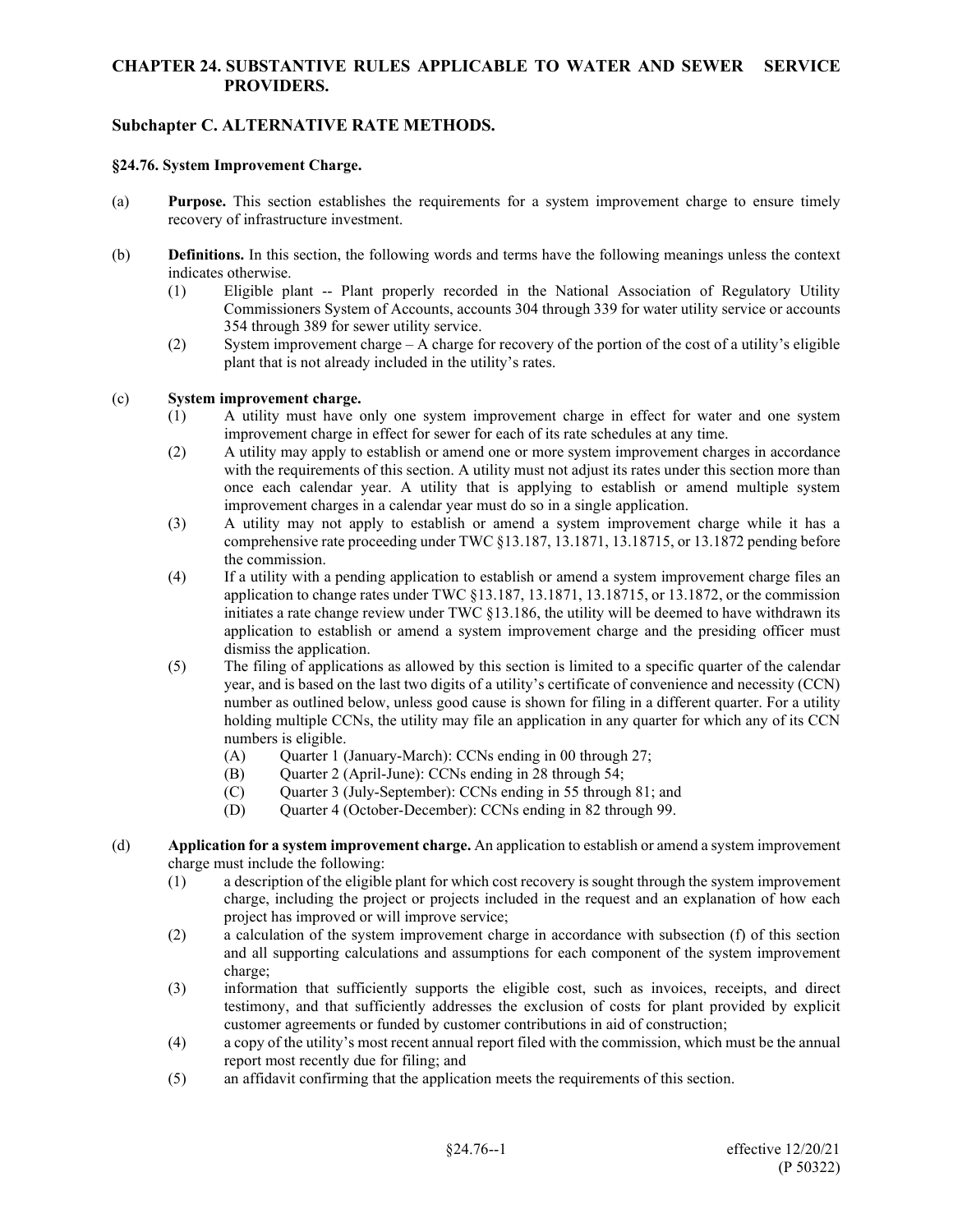- (e) **Calculation of the system improvement charge.** The revenue requirement for the system improvement charge must be calculated using the following formula: SIC RR = (Reconcilable Cost  $*$  ROR) + Federal Income Taxes + Depreciation + ad valorem taxes + other revenue related taxes. Where:
	- $(1)$  **SIC** = the system improvement charge.
	- (2) **SIC RR** = system improvement charge revenue requirement.
	- (3) **Reconcilable Cost** = the original costs of eligible plant installed after the later of the ending date of the 2019 reporting period reflected in the utility's annual report filed under §24.19 (relating to Water and Sewer Utilities Annual Report) or the end of the test year used in the utility's most recent baserate proceeding, less:
		- (A) accumulated depreciation; and
		- (B) any costs for plant provided by explicit customer agreements or funded by customer contributions in aid of construction.
	- (4) **Accumulated depreciation** = depreciation accumulated for eligible plant after the date the eligible plant was placed in service.
	- (5) **ROR** = after-tax overall rate of return as defined in paragraph (10) of this subsection.
	- (6) **Federal Income Taxes** = current annual federal income tax, as related to eligible costs.
	- (7) **Depreciation** = current annual depreciation expense for the eligible plant.
	- (8) **Ad Valorem Taxes =** current annual amount of taxes based on the assessed value of the eligible cost.
	- (9) **Other Revenue Related Taxes** = current annual amount of any additional taxes resulting from the utility's increased revenues related to the SIC.
	- (10) The after-tax overall rate of return is one of the following:
		- (A) if the final order approving the utility's overall rate of return (i.e., the company's weightedaverage cost of capital) was filed less than three years before the date that the utility files an application for a SIC, the after-tax rate overall of return is the one approved by the commission in the utility's last base-rate case; or
		- (B) if the final order approving the utility's overall rate of return (i.e., the company's weightedaverage cost of capital) was filed three years or more before the date that the utility files an application for a SIC, the after-tax overall rate of return is the average of the commission's approved rates of return for water and sewer utilities in settled and fully litigated cases over the three years immediately preceding the filing of the SIC.
	- (11) The SIC must be calculated based on annualized meter equivalents, derived using the most recent month's total customer meter equivalents multiplied by 12. The base SIC must be calculated as the SIC RR divided by annual meter equivalents. The SIC for each meter size must be calculated as the base SIC multiplied by the multiplier for that meter size.

| Meter Size | Multiplier |
|------------|------------|
| 5/8"       | 1.00       |
| 3/4"       | 1.50       |
| 1"         | 2.50       |
| 11/2"      | 5.00       |
| 2"         | 8.00       |
| 3"         | 15.00      |

- (f) **Notice.** By the first business day after it files its application, the utility must send notice of its SIC application to all affected ratepayers by first class mail, e-mail (if the customer has agreed to receive communications electronically), bill insert, or hand delivery. The utility must include in the notice the docket number for the utility's SIC proceeding, the intervention deadline, and a brief explanation of how an affected ratepayer can intervene in the SIC proceeding and how intervention differs from protesting a rate increase. The intervention deadline is 25 days from the date service of notice is complete.
- (g) **Commission processing of application.** Upon the filing of an application to establish a SIC, the presiding officer must set a procedural schedule that will enable the commission to issue a final order within 120 days after the application is determined to be sufficient if no hearing is requested.